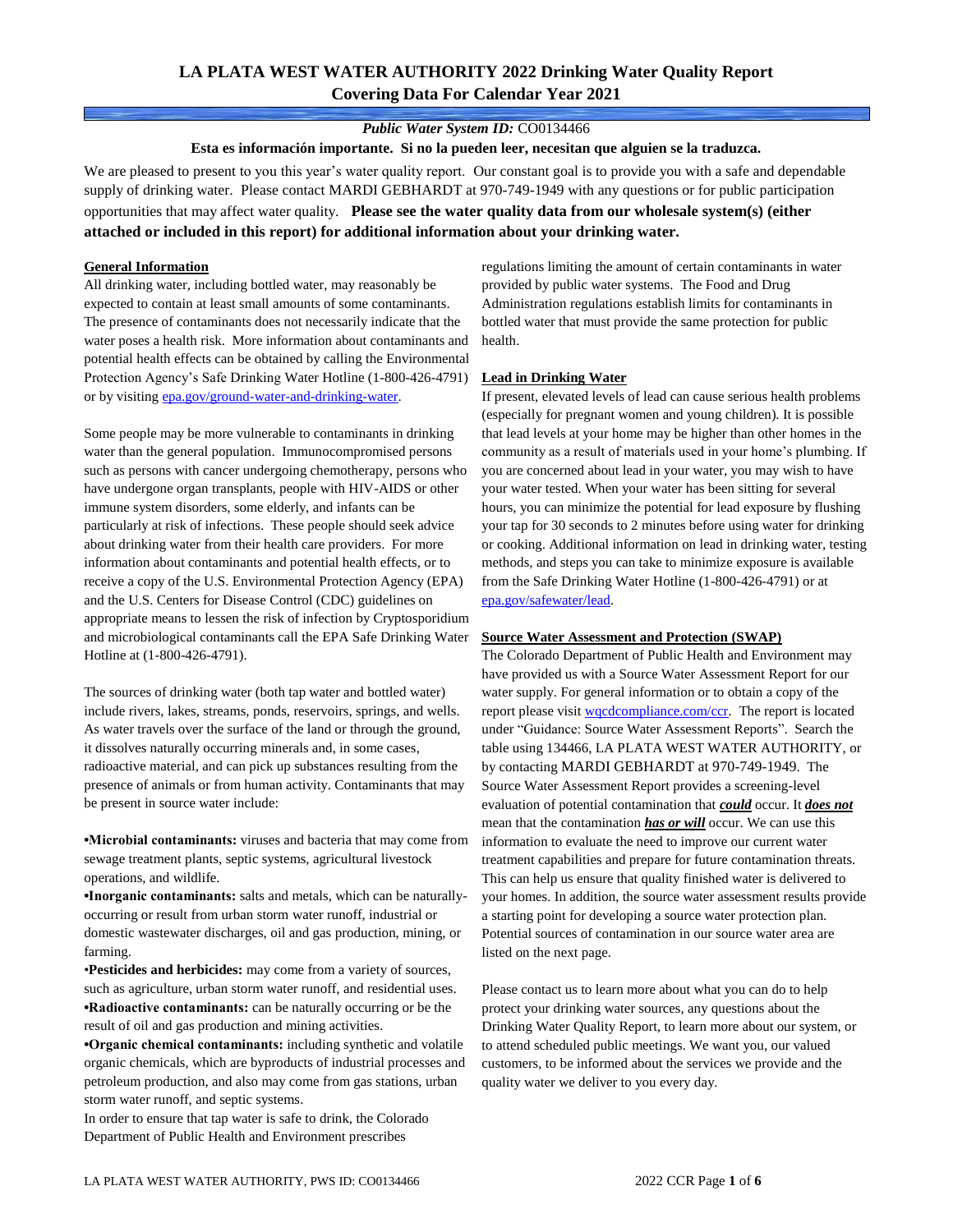# **Our Water Sources**

| <b>Sources (Water Type - Source Type)</b>         | <b>Potential Source</b> (s) of Contamination                  |
|---------------------------------------------------|---------------------------------------------------------------|
| PURCHASED WATER FROM CO0143530 LAKE DURA (Surface | Row Crops, Pasture / Hay, Deciduous Forest, Evergreen Forest, |
| Water-Consecutive Connection)                     | <b>Septic Systems, Road Miles</b>                             |

# **Terms and Abbreviations**

- **Maximum Contaminant Level (MCL)** − The highest level of a contaminant allowed in drinking water.
- **Treatment Technique (TT)** − A required process intended to reduce the level of a contaminant in drinking water.
- **Health-Based** − A violation of either a MCL or TT.
- **Non-Health-Based** − A violation that is not a MCL or TT.
- **Action Level (AL)** − The concentration of a contaminant which, if exceeded, triggers treatment and other regulatory requirements.
- **Maximum Residual Disinfectant Level (MRDL)** − The highest level of a disinfectant allowed in drinking water. There is convincing evidence that addition of a disinfectant is necessary for control of microbial contaminants.
- **Maximum Contaminant Level Goal (MCLG)** − The level of a contaminant in drinking water below which there is no known or expected risk to health. MCLGs allow for a margin of safety.
- **Maximum Residual Disinfectant Level Goal (MRDLG)** − The level of a drinking water disinfectant, below which there is no known or expected risk to health. MRDLGs do not reflect the benefits of the use of disinfectants to control microbial contaminants.
- **Violation (No Abbreviation)** − Failure to meet a Colorado Primary Drinking Water Regulation.
- **Formal Enforcement Action (No Abbreviation)** − Escalated action taken by the State (due to the risk to public health, or number or severity of violations) to bring a non-compliant water system back into compliance.
- **Variance and Exemptions (V/E)** − Department permission not to meet a MCL or treatment technique under certain conditions.
- **Gross Alpha (No Abbreviation)** − Gross alpha particle activity compliance value. It includes radium-226, but excludes radon 222, and uranium.
- **Picocuries per liter (pCi/L)** − Measure of the radioactivity in water.
- **Nephelometric Turbidity Unit (NTU)** − Measure of the clarity or cloudiness of water. Turbidity in excess of 5 NTU is just noticeable to the typical person.
- **Compliance Value (No Abbreviation)** Single or calculated value used to determine if regulatory contaminant level (e.g. MCL) is met. Examples of calculated values are the 90<sup>th</sup> Percentile, Running Annual Average (RAA) and Locational Running Annual Average (LRAA).
- **Average (x-bar)** − Typical value.
- **Range (R)** − Lowest value to the highest value.
- **Sample Size (n)** − Number or count of values (i.e. number of water samples collected).
- **Parts per million = Milligrams per liter (ppm = mg/L)** − One part per million corresponds to one minute in two years or a single penny in \$10,000.
- **Parts per billion = Micrograms per liter (ppb = ug/L)** − One part per billion corresponds to one minute in 2,000 years, or a single penny in \$10,000,000.
- **Not Applicable (N/A)** Does not apply or not available.
- **Level 1 Assessment** A study of the water system to identify potential problems and determine (if possible) why total coliform bacteria have been found in our water system.
- **Level 2 Assessment** A very detailed study of the water system to identify potential problems and determine (if possible) why an E. coli MCL violation has occurred and/or why total coliform bacteria have been found in our water system on multiple occasions.

### **Detected Contaminants**

LA PLATA WEST WATER AUTHORITY routinely monitors for contaminants in your drinking water according to Federal and State laws. The following table(s) show all detections found in the period of January 1 to December 31, 2021 unless otherwise noted. The State of Colorado requires us to monitor for certain contaminants less than once per year because the concentrations of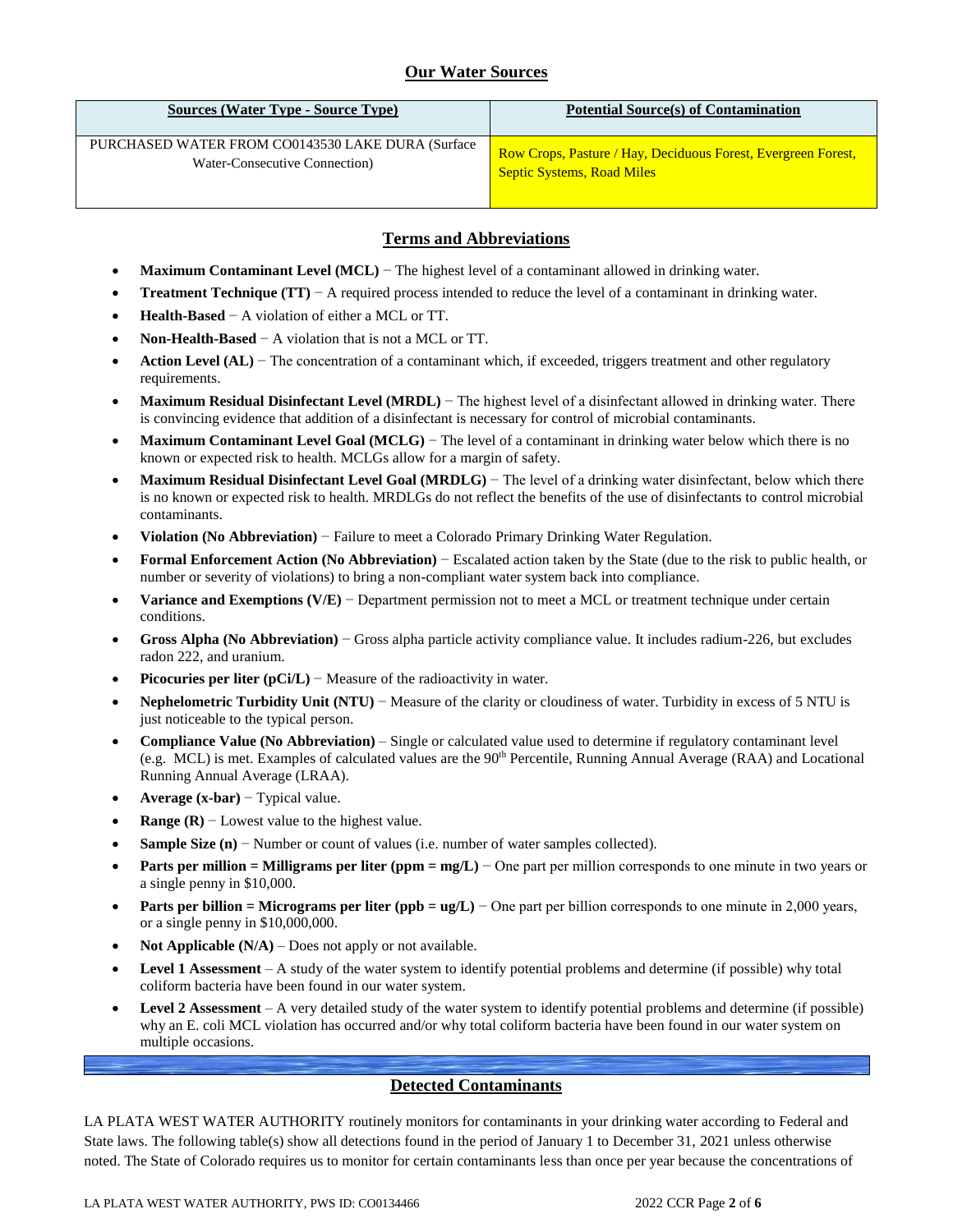these contaminants are not expected to vary significantly from year to year, or the system is not considered vulnerable to this type of contamination. Therefore, some of our data, though representative, may be more than one year old. Violations and Formal Enforcement Actions, if any, are reported in the next section of this report.

**Note:** Only detected contaminants sampled within the last 5 years appear in this report. If no tables appear in this section then no contaminants were detected in the last round of monitoring.

| Disinfectants Sampled in the Distribution System<br><b>TT Requirement:</b> At least 95% of samples per period (month or quarter) must be at least 0.2 ppm $OR$<br>If sample size is less than 40 no more than 1 sample is below 0.2 ppm<br><b>Typical Sources:</b> Water additive used to control microbes |                    |                                     |                          |               |                  |             |  |  |
|------------------------------------------------------------------------------------------------------------------------------------------------------------------------------------------------------------------------------------------------------------------------------------------------------------|--------------------|-------------------------------------|--------------------------|---------------|------------------|-------------|--|--|
| <b>Disinfectant</b>                                                                                                                                                                                                                                                                                        | <b>Time Period</b> | <b>Results</b>                      | <b>Number of Samples</b> | <b>Sample</b> | <b>TT</b>        | <b>MRDL</b> |  |  |
| <b>Name</b>                                                                                                                                                                                                                                                                                                |                    |                                     | <b>Below Level</b>       | <b>Size</b>   | <b>Violation</b> |             |  |  |
| Chlorine                                                                                                                                                                                                                                                                                                   | December, 2021     | Lowest period percentage of samples |                          |               | No.              | $4.0$ ppm   |  |  |
|                                                                                                                                                                                                                                                                                                            |                    | meeting TT requirement: 100%        |                          |               |                  |             |  |  |

| Lead and Copper Sampled in the Distribution System |                                |                                |                              |                                  |                                      |                                              |                                                           |                                                                               |
|----------------------------------------------------|--------------------------------|--------------------------------|------------------------------|----------------------------------|--------------------------------------|----------------------------------------------|-----------------------------------------------------------|-------------------------------------------------------------------------------|
| Contaminant<br><b>Name</b>                         | <b>Time</b><br>Period          | 90 <sup>th</sup><br>Percentile | <b>Sample</b><br><b>Size</b> | <b>Unit of</b><br><b>Measure</b> | 90 <sup>th</sup><br>Percentile<br>AL | <b>Sample</b><br><b>Sites</b><br>Above<br>AL | 90 <sup>th</sup><br>Percentile<br>AL<br><b>Exceedance</b> | <b>Typical Sources</b>                                                        |
| Copper                                             | 06/15/2021<br>to<br>06/16/2021 | 0.19                           | 10                           | ppm                              | 1.3                                  | $\theta$                                     | N <sub>o</sub>                                            | Corrosion of<br>household plumbing<br>systems; Erosion of<br>natural deposits |
| Lead                                               | 09/18/2021<br>to<br>09/20/2021 | 2.9                            | 10                           | ppb                              | 15                                   | $\mathbf{1}$                                 | No                                                        | Corrosion of<br>household plumbing<br>systems; Erosion of<br>natural deposits |
| Copper                                             | 09/18/2021<br>to<br>09/20/2021 | 0.13                           | 10                           | ppm                              | 1.3                                  | $\mathbf{1}$                                 | N <sub>o</sub>                                            | Corrosion of<br>household plumbing<br>systems; Erosion of<br>natural deposits |
| Lead                                               | 06/15/2021<br>to<br>06/16/2021 | 4.9                            | 10                           | ppb                              | 15                                   | $\theta$                                     | N <sub>o</sub>                                            | Corrosion of<br>household plumbing<br>systems; Erosion of<br>natural deposits |

| Disinfection Byproducts Sampled in the Distribution System |      |         |                       |                              |                           |            |             |                                |                                             |
|------------------------------------------------------------|------|---------|-----------------------|------------------------------|---------------------------|------------|-------------|--------------------------------|---------------------------------------------|
| <b>Name</b>                                                | Year | Average | Range<br>$Low - High$ | <b>Sample</b><br><b>Size</b> | Unit of<br><b>Measure</b> | <b>MCL</b> | <b>MCLG</b> | <b>MCL</b><br><b>Violation</b> | <b>Typical Sources</b>                      |
| Total<br>Haloacetic<br>Acids                               | 2021 | 12.6    | 4.8 to 31.4           | 4                            | ppb                       | 60         | N/A         | No                             | Byproduct of drinking<br>water disinfection |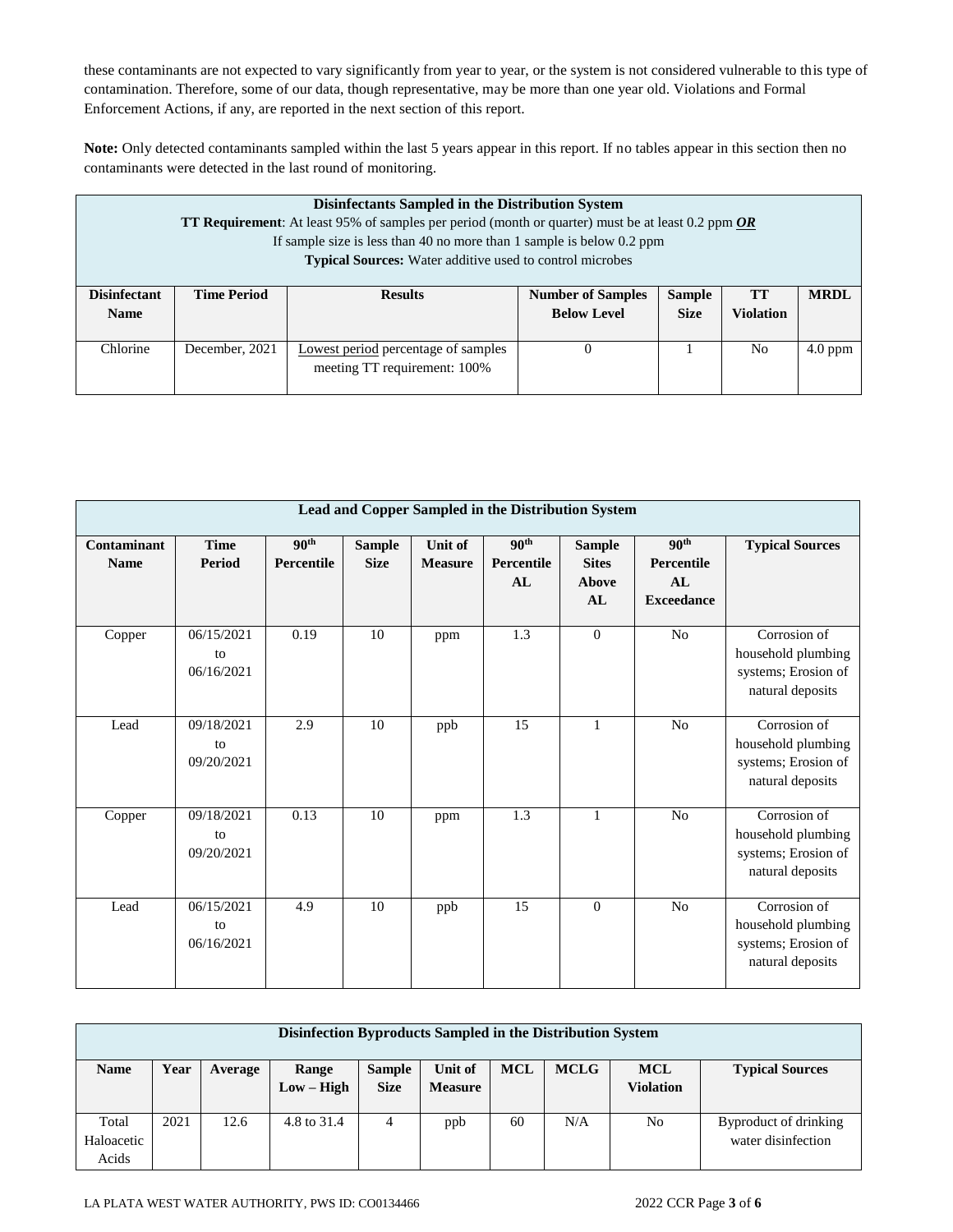| Disinfection Byproducts Sampled in the Distribution System |      |         |                       |                              |                           |            |             |                                |                                             |
|------------------------------------------------------------|------|---------|-----------------------|------------------------------|---------------------------|------------|-------------|--------------------------------|---------------------------------------------|
| <b>Name</b>                                                | Year | Average | Range<br>$Low - High$ | <b>Sample</b><br><b>Size</b> | Unit of<br><b>Measure</b> | <b>MCL</b> | <b>MCLG</b> | <b>MCL</b><br><b>Violation</b> | <b>Typical Sources</b>                      |
| (HAA5)                                                     |      |         |                       |                              |                           |            |             |                                |                                             |
| Total<br>Trihalome<br>thanes<br>(TTHM)                     | 2021 | 67.44   | 35.4 to 95.7          | 5                            | ppb                       | 80         | N/A         | Yes                            | Byproduct of drinking<br>water disinfection |

### **Violations, Significant Deficiencies, and Formal Enforcement Actions**

### **Health-Based Violations**

**Maximum contaminant level (MCL) violations:** Test results for this contaminant show that the level was too high for the time period shown. Please read the information shown below about potential health effects for vulnerable populations. This is likely the same violation that we told you about in a past notice. We are evaluating, or we already completed an evaluation, to find the best way to reduce or remove the contaminant. If the solution will take an extended period of time, we will keep you updated with quarterly notices.

**Treatment technique (TT) violations:** We failed to complete an action that could affect water quality. Please read the information shown below about potential health effects for vulnerable populations. This is likely the same violation that we told you about in a past notice. We were required to meet a minimum operation/treatment standard, we were required to make upgrades to our system, or we were required to evaluate our system for potential sanitary defects, and we failed to do so in the time period shown below. If the solution will take an extended period of time, we will keep you updated with quarterly notices.

| <b>Name</b>   | <b>Description</b>       | <b>Time Period</b>        | <b>Health Effects</b>  | <b>Compliance</b> | <b>TT Level or</b> |
|---------------|--------------------------|---------------------------|------------------------|-------------------|--------------------|
|               |                          |                           |                        | <b>Value</b>      | <b>MCL</b>         |
|               |                          |                           |                        |                   |                    |
| TOTAL         | <b>EXCEEDED THE</b>      | $07/01/2021 - 09/30/2021$ | Some people who drink  | 82.81 UG/L        | 80 UG/L            |
| TRIHALOME     | <b>MAXIMUM</b>           |                           | water containing       |                   |                    |
| <b>THANES</b> | <b>CONTAMINANT LEVEL</b> |                           | trihalomethanes in     |                   |                    |
|               |                          |                           | excess of the MCL over |                   |                    |